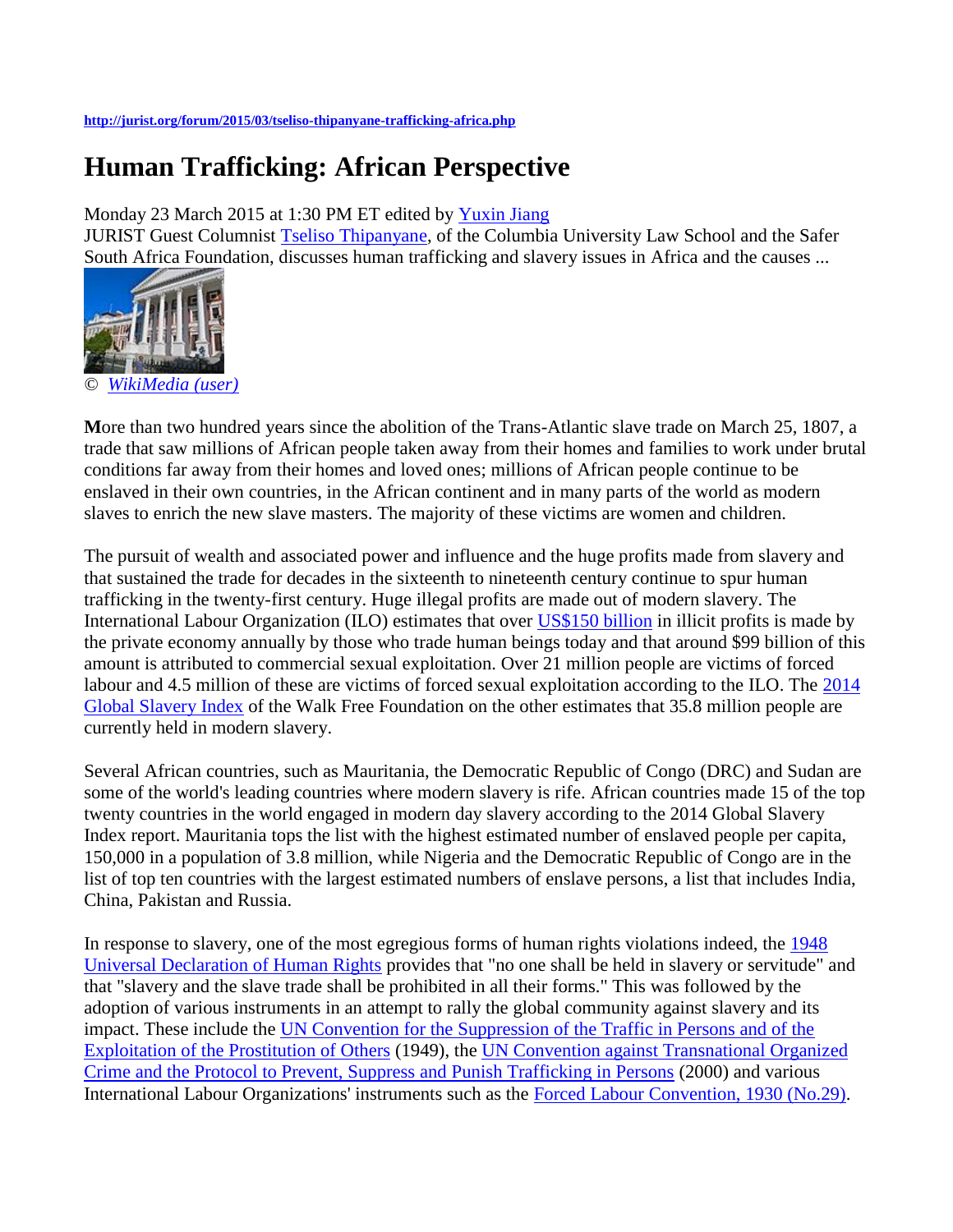There is also the [2010 UN Global Plan of Action to Combat Trafficking in Persons](https://www.google.com/url?sa=t&rct=j&q=&esrc=s&source=web&cd=1&cad=rja&uact=8&ved=0CB8QFjAA&url=http%3A%2F%2Fwww.unodc.org%2Fdocuments%2Fhuman-trafficking%2FUnited_Nations_Global_Plan_of_Action_to_Combat_Trafficking_in_Persons.pdf&ei=WrINVeufPMbAggT96oPYCw&usg=AFQjCNG5KKTT1aAbsb4TWJZfhKerSeM-GQ&bvm=bv.89060397,d.eXY) [PDF], a [General](http://daccess-dds-ny.un.org/doc/UNDOC/GEN/N09/479/41/PDF/N0947941.pdf?OpenElement)  [Assembly resolution](http://daccess-dds-ny.un.org/doc/UNDOC/GEN/N09/479/41/PDF/N0947941.pdf?OpenElement) (A/RES/64/293), calling for global, regional and sub-regional efforts and cooperation in the prevention of trafficking, protection of victims of trafficking and the prosecution of crimes of trafficking. The UN Office of Drugs and Crime (UNODC) established in 1997, is the lead UN agency to address human trafficking and is also the guardian of related international instruments in this regard.

In the African context, the [1981 African Charter on Human and Peoples' Rights](http://www.achpr.org/instruments/achpr/) prohibits slavery and human trafficking. The Charter is beefed up by the [African Charter on the Rights and Welfare of the](http://www1.umn.edu/humanrts/africa/afchild.htm)  [African Child](http://www1.umn.edu/humanrts/africa/afchild.htm) and [Protocol of the Rights of Women,](http://www.achpr.org/instruments/women-protocol/) which makes specific provisions on the protection of women and children against slavery. The [Ouagadougou Action Plan to Combat Trafficking in Human](http://www.au.int/en/sites/default/files/Ouagadougou%20Action%20Plan%20-%20E.pdf)  [Beings, Especially Women and Children](http://www.au.int/en/sites/default/files/Ouagadougou%20Action%20Plan%20-%20E.pdf) [PDF], adopted by the African Union in November 2006, reaffirms international instruments on human trafficking and encourages African states to adopt legislative, administrative and institutional measures to combat trafficking in human beings. These measures include the formulation and implementation of national action plans and regional actions plans by African states to provide for comprehensive and coordinated interventions.

There are also [sub-regional efforts](http://www.ohchr.org/Documents/Issues/Trafficking/Dakar_summary_structures_en.pdf) [PDF] to combat human trafficking such as the ECOWAS (Economic Organization of West African States) Initial Plan of Action against Trafficking in Persons (2002-2003), the joint ECOWAS/ECCAS Regional Plan of Action to Combat Trafficking in Persons, especially Women and Children (2006-2009) and the SADC (Southern African Development Community) Regional Plan of Action on Trafficking in Persons (2009-2019).

At the country level, Nigeria is said to be the leading nation in the fight against human trafficking in the African continent. It was the [first African country](http://www.google.com/url?sa=t&rct=j&q=&esrc=s&source=web&cd=1&ved=0CCAQFjAA&url=http%3A%2F%2Fmercury.ethz.ch%2Fserviceengine%2FFiles%2FISN%2F44808%2Fipublicationdocument_singledocument%2Fbcea63bf-a73a-452e-8d4c-96c68b30545a%2Fen%2F2006_WP_Review%2Bof%2Blegislation%2Band%2Bpolicies%2Bin%2BNigeria%2B.pdf&ei=UIUNVa68BO2wsASAyICQBg&usg=AFQjCNEA7AADAj5eaIS_jiiUg_WHBMEURg&sig2=WOVfjblLqL30u5BSPAPW2A&bvm=bv.88528373,d.cWc) [PDF] to enact an anti-trafficking legislation in 2003 and to establish a dedicated anti-trafficking agency, the National Agency for Prohibition of Traffic in Persons and Other Related Matters (NAPTIP). It also has the highest number of successful prosecutions in this regard.

South Africa, one of Africa's leading countries, which is also a country of origin, transit and destination in relation to internal and external trafficking due to its wealth and economic position, has introduced several measures to combat human trafficking in response to its international treaty obligations and increasing number of people in modern slavery. In this regard, the **Prevention and Combating of** [Trafficking in Persons Act No. 7](http://www.justice.gov.za/legislation/acts/2013-007.pdf) [PDF], was passed in 2013. The [Sexual Offences and Related Matters](http://www.justice.gov.za/legislation/acts/2007-032.pdf)  [Act 32 of 2007](http://www.justice.gov.za/legislation/acts/2007-032.pdf) [PDF], also provides several offences pertaining to the trafficking of persons for sexual purposes and the sexual exploitation of children specifically.

Notwithstanding international, regional and national measures to combat human trafficking, the levels of human trafficking remain high in many African countries. A country like South Africa, despite its strong human rights based constitution and constitutional bodies like the South African Human Rights Commission and the Commission for Gender Equality (which can play important preventive and protection roles), was estimated to have had 106,000 enslaved people according to the 2014 Global Slavery Index whilst Nigeria and the Democratic Republic of Congo had estimated 834,200 and 762,900 victims of modern slavery respectively.